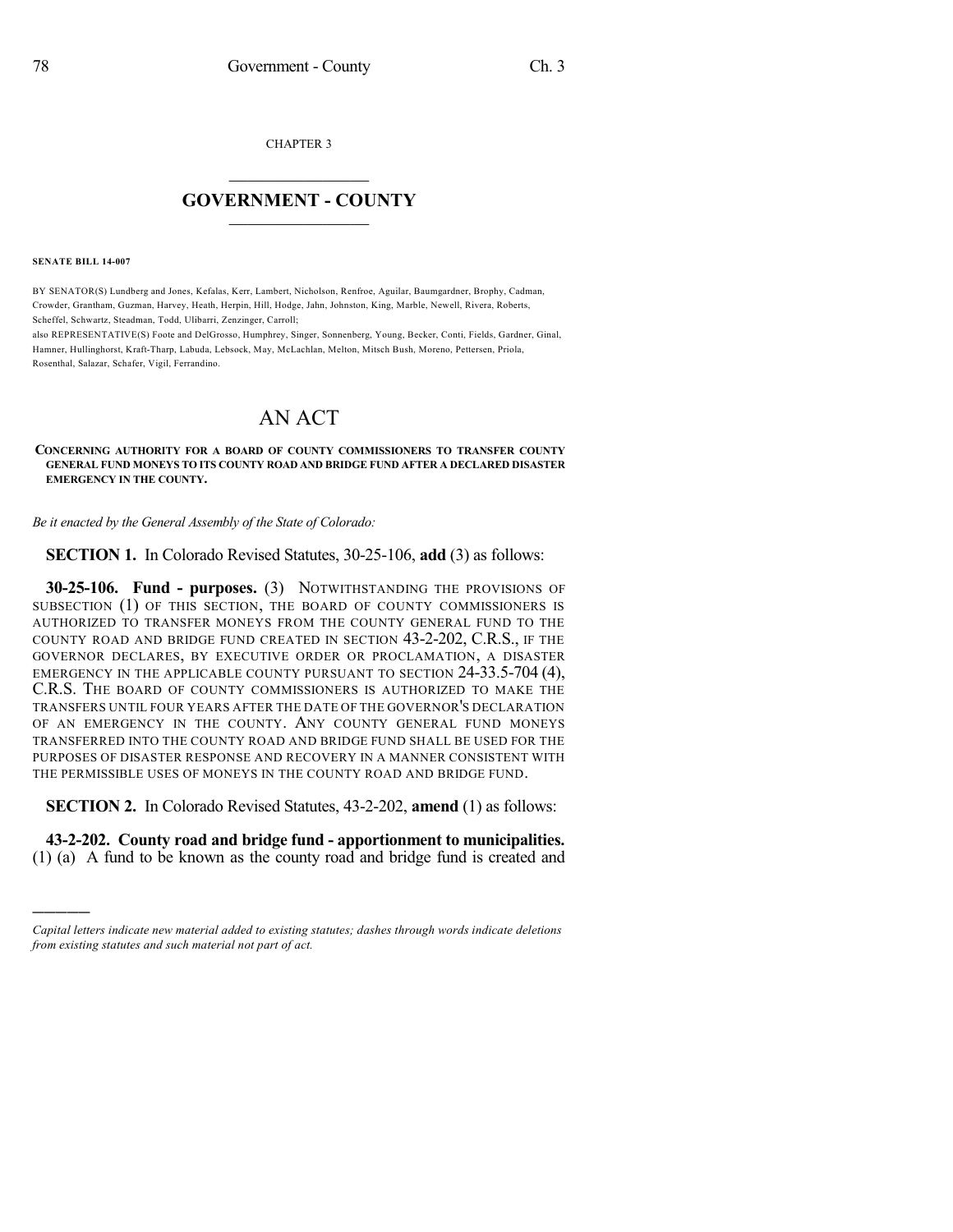established in each county of this state. Such fund shall consist of the revenue derived from the tax authorized to be levied under section 43-2-203 for road and bridge construction, maintenance, and administration, all moneys received by the county from the state or federal governments for expenditure on roads and bridges, and any other moneys which THAT may become available to the county for such purpose. Any moneys which THAT have become available to the county for expenditure on roads and bridges by virtue of a condition placed on any type of land use approval shall be accounted for separately and said expenditures shall be limited to roads and bridges in connection with such land use project.

(b) IN ADDITION TO THE MONEYS SPECIFIED IN PARAGRAPH (a) OF THIS SUBSECTION (1), THE COUNTY ROAD AND BRIDGE FUND CONSISTS OF ANY GENERAL FUND MONEYS THAT THE BOARD OF COUNTY COMMISSIONERS OF THE APPLICABLE COUNTY TRANSFERS TO THE FUND PURSUANT TO SECTION 30-25-106 (3), C.R.S., AFTER THE GOVERNOR DECLARES A DISASTER EMERGENCY IN THE COUNTY. THE BOARD OF COUNTY COMMISSIONERS MAY TRANSFER BACK TO THE COUNTY GENERAL FUND ANY MONEYS THAT IT TRANSFERRED TO THE COUNTY ROAD AND BRIDGE FUND PURSUANT TO SECTION 30-25-106 (3), C.R.S.

**SECTION 3.** In Colorado Revised Statutes, **amend** 43-2-203 as follows:

**43-2-203. County road and bridge budget - tax levy.** (1) As a part of the total county budget and in conformity with the "Local Government Budget Law of Colorado", PART 1 OF ARTICLE 1 OF TITLE 29, C.R.S., each county shall annually adopt a county road and bridge budget for the ensuing fiscal year, which budget shall show: The aggregate amount estimated to be expended for county road and bridge construction, maintenance, and administration and the aggregate amount estimated to be paid from the county road and bridge fund to municipalities located within the county, either in cash or in equivalent value of materials to be furnished or work to be performed under mutual agreements with such municipalities, during said fiscal year; the amount being carried over for equivalent materials to be furnished or work to be performed from any prior fiscal year for any municipality within the county pursuant to section 43-2-202 (2); the estimated balance in said fund at the beginning of said fiscal year; the aggregate amount estimated to be received from state, federal, or other sources during said fiscal year; and the amount necessary to be raised during said fiscal year fromthe levy authorized in subsection (2) of this section. THE REQUIREMENTS OF THIS SUBSECTION (1) DO NOT APPLY TO ANY MONEYS IN THE COUNTY ROAD AND BRIDGE FUND PURSUANT TO SECTION 30-25-106 (3), C.R.S.

(2) The board of county commissionersin each county is authorized to levy such rate of tax on all taxable property located within the county as required, when added to the estimated balance on hand at the beginning ofsaid ensuing fiscal year and the amount of all revenues, other than property tax revenue, estimated to be received during said fiscal year, to defray all expenditures and payments estimated to be made from the county road and bridge fund during said fiscal year. WHEN DETERMINING THE RATE OF TAX TO BE LEVIED PURSUANT TO THIS SUBSECTION (2), THE BOARD OF COUNTY COMMISSIONERS SHALL EXCLUDE FROM THE ESTIMATED BALANCE OF THE COUNTY ROAD AND BRIDGE FUND ANY MONEYS THAT IT TRANSFERRED TO THE FUND PURSUANT TO SECTION 30-25-106 (3), C.R.S.